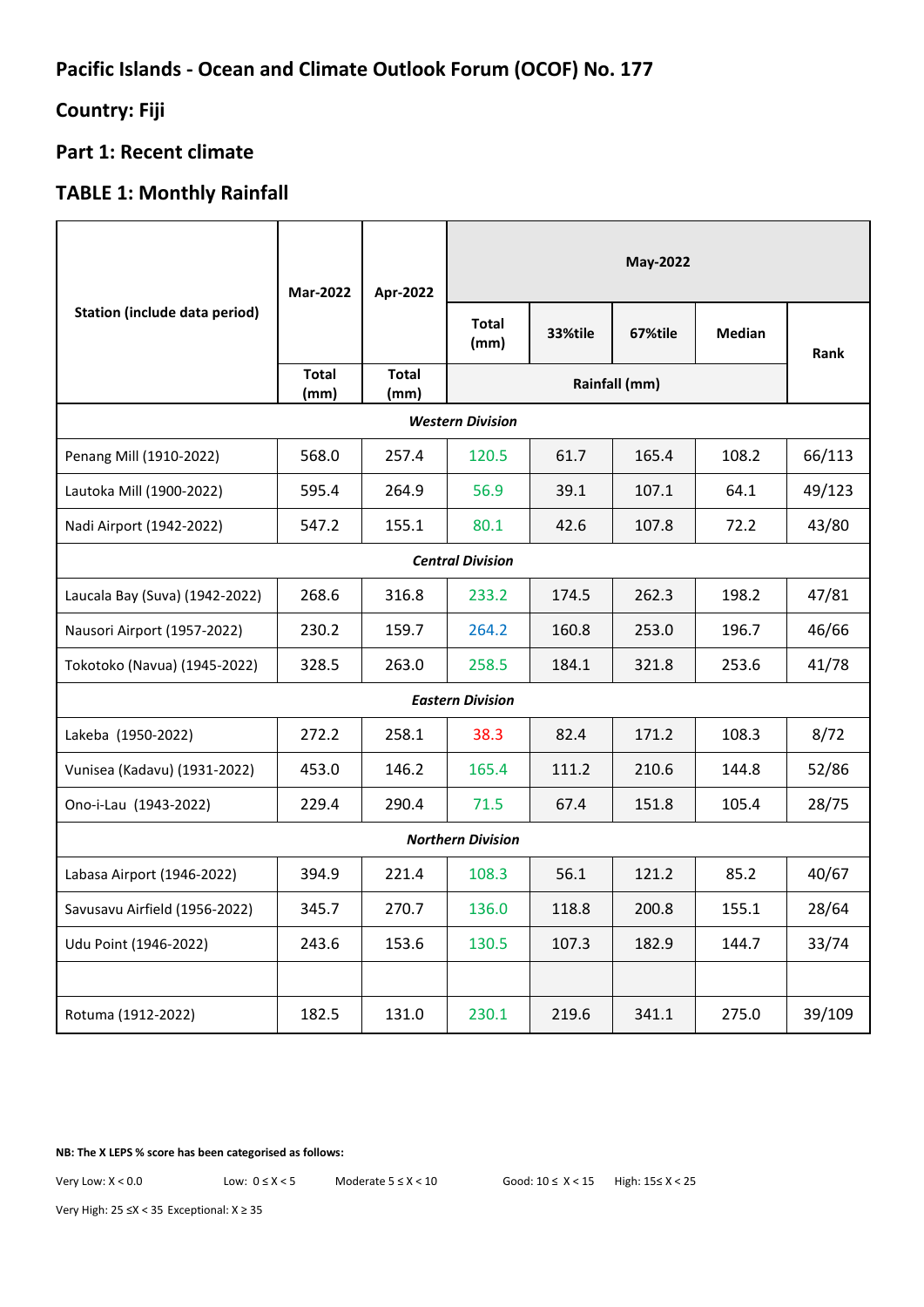# **TABLE 2: Three-month Total Rainfall for March to May 2022**

| <b>Station</b>                 | <b>Three-month Total</b> |                     | 33%tile | 67%tile | <b>Median</b> | Rank    |  |  |
|--------------------------------|--------------------------|---------------------|---------|---------|---------------|---------|--|--|
|                                | Rainfall (mm)            |                     |         |         |               |         |  |  |
| <b>Western Division</b>        |                          |                     |         |         |               |         |  |  |
| Penang Mill (1910-2022)        | 945.9                    | Above normal        | 659.7   | 912.0   | 777.8         | 79/112  |  |  |
| Lautoka Mill (1900-2022)       | 917.2                    | Above normal        | 530.6   | 715.1   | 601.8         | 103/122 |  |  |
| Nadi Airport (1942-2022)       | 782.4                    | Above normal        | 508.1   | 655.7   | 584.5         | 60/79   |  |  |
| <b>Central Division</b>        |                          |                     |         |         |               |         |  |  |
| Laucala Bay (Suva) (1942-2022) | 818.6                    | <b>Below normal</b> | 823.8   | 1090.0  | 914.0         | 27/81   |  |  |
| Nausori Airport (1957-2022)    | 654.1                    | <b>Below normal</b> | 805.4   | 1059.9  | 916.8         | 6/66    |  |  |
| Tokotoko (Navua) (1945-2022)   | 850.0                    | <b>Below normal</b> | 931.4   | 1222.7  | 1029.9        | 17/78   |  |  |
| <b>Eastern Division</b>        |                          |                     |         |         |               |         |  |  |
| Lakeba (1950-2022)             | 568.6                    | <b>Normal</b>       | 546.5   | 721.5   | 651.1         | 27/70   |  |  |
| Vunisea (Kadavu) (1931-2022)   | 764.6                    | Above normal        | 637.9   | 763.7   | 719.3         | 57/85   |  |  |
| Ono-i-Lau (1943-2022)          | 591.3                    | <b>Normal</b>       | 462.2   | 646.8   | 526.1         | 44/73   |  |  |
| <b>Northern Division</b>       |                          |                     |         |         |               |         |  |  |
| Labasa Airport (1947-2022)     | 724.6                    | <b>Normal</b>       | 563.7   | 841.2   | 688.3         | 36/66   |  |  |
| Savusavu Airfield (1957-2022)  | 752.4                    | Above normal        | 571.6   | 722.4   | 664.1         | 43/63   |  |  |
| Udu Point (1946-2022)          | 527.7                    | <b>Below normal</b> | 620.3   | 846.4   | 727.7         | 27/73   |  |  |
|                                |                          |                     |         |         |               |         |  |  |
| Rotuma (1912-2022)             | 543.6                    | <b>Below normal</b> | 812.3   | 1010.8  | 947.4         | 5/108   |  |  |

**NB: The X LEPS % score has been categorised as follows:**

Very Low: X < 0.0 Low: 0 ≤ X < 5 Moderate 5 ≤ X < 10 Good: 10 ≤ X < 15 High: 15≤ X < 25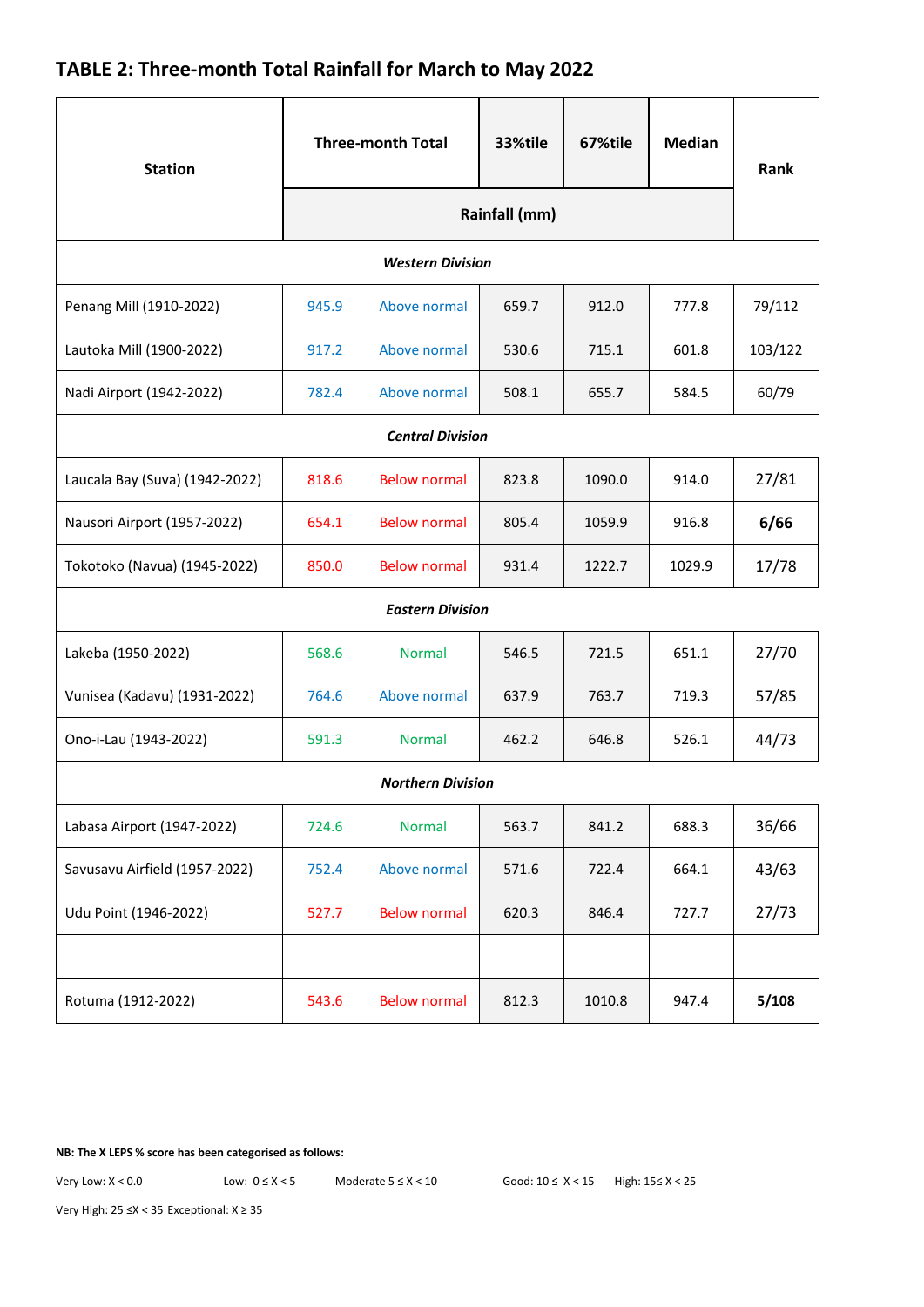## **Part 1i. Monthly and Seasonal Outlooks for July and July to September 2022**



### **Part 2: Recent Ocean summary statement**

### **Monthly: May 2022**

**NB: The X LEPS % score has been categorised as follows:**

Very Low: X < 0.0 Low: 0 ≤ X < 5 Moderate 5 ≤ X < 10 Good: 10 ≤ X < 15 High: 15≤ X < 25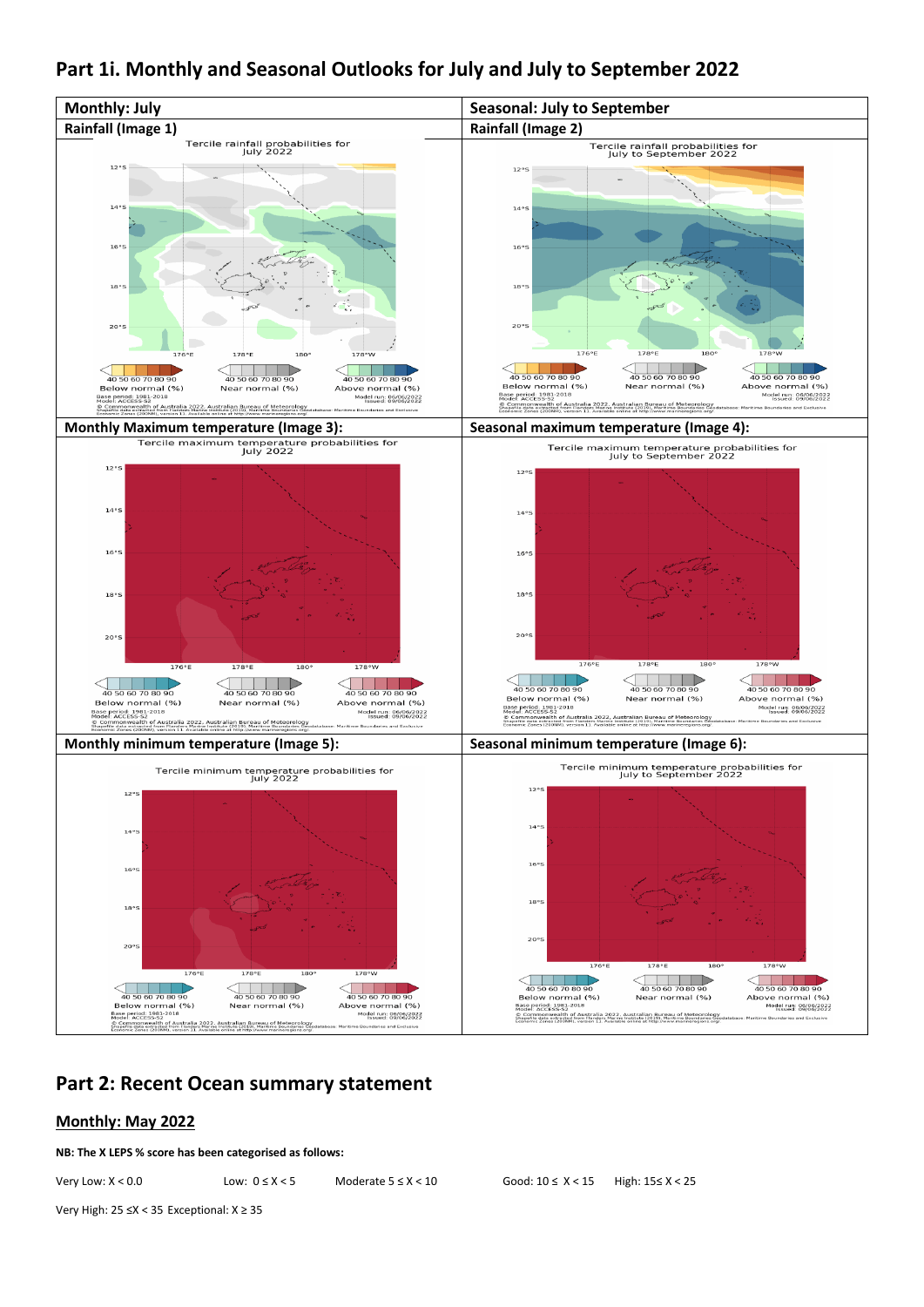

# **Part 2i. Monthly and Seasonal Outlooks for July and July to September 2022**

**NB: The X LEPS % score has been categorised as follows:**

Very Low: X < 0.0 Low: 0 ≤ X < 5 Moderate 5 ≤ X < 10 Good: 10 ≤ X < 15 High: 15≤ X < 25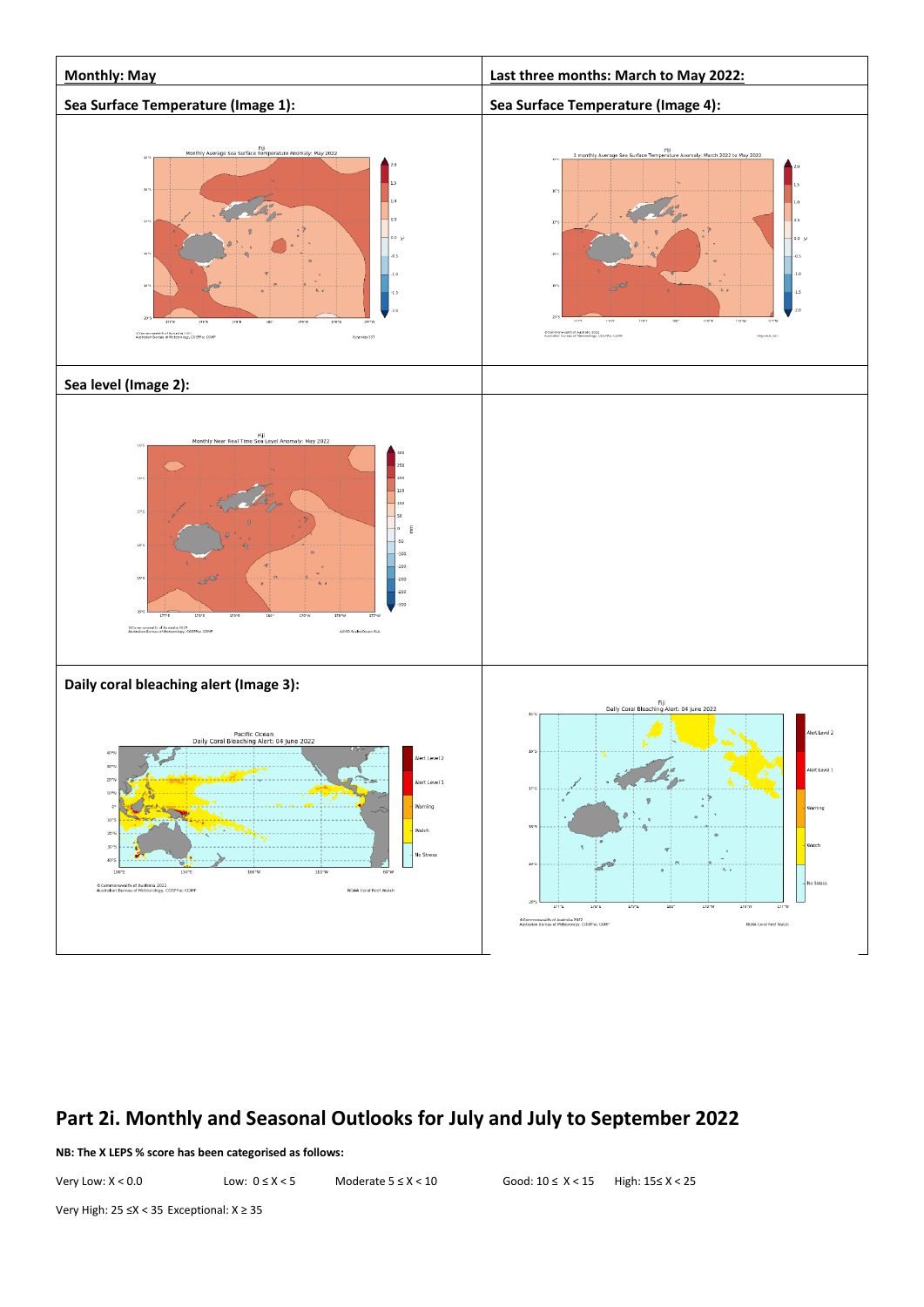

#### **NB: The X LEPS % score has been categorised as follows:**

Very Low: X < 0.0 Low: 0 ≤ X < 5 Moderate 5 ≤ X < 10 Good: 10 ≤ X < 15 High: 15≤ X < 25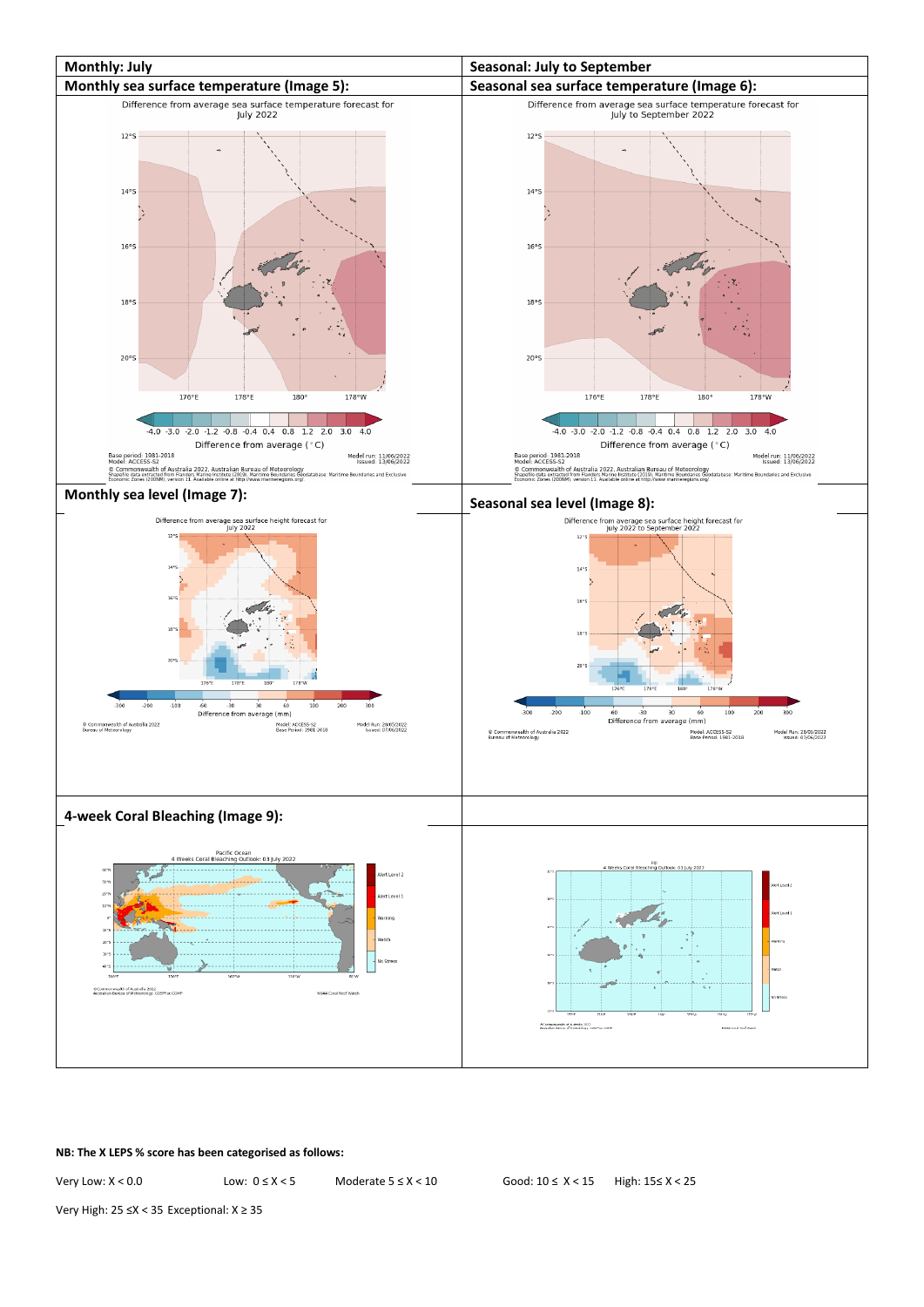### **Summary Statement**

### **Monthly and last three months: May 2022/March to May 2022 statement** *(Highly significant changes)*

For May 2022, *above normal* rainfall was recorded at Nausori Airport. *Near normal* rainfall was registered across Western and Northern Divisions, Laucala Bay (Suva), Tokotoko (Navua), Vunisea (Kadavu), Ono-i-Lau and Rotuma. Lakeba was the lone station that recorded *below normal* rainfall.

*Above normal* rainfall was recorded across Western Division, Vunisea (Kadavu), and Savusavu Airfield for March to May 2022 period, while *near normal* rainfall was registered at Lakeba, Ono-i-Lau and Labasa Airport. *Below normal* rainfall was recorded across Central Division, Udu Point and Rotuma. Nausori Airport recorded its sixth driest March to May period in 66 years of record, while Rotuma recorded its fifth driest March to May period in 108 years of record.

## **Part 1i. Monthly and Seasonal Outlooks for July and July to September 2022**

The rainfall outlook for Fiji for July is likely to be *near normal*.

The rainfall outlook for Northern Division of Fiji for July to September 2022 is very likely to be *above normal*, while *above normal* rainfall is likely for Western and Central Division. *Near normal* rainfall is likely for Rotuma.

Both maximum and minimum temperatures for Fiji for July and July to September 2022 are very likely to be *above normal*.

### **Part 2: Recent Ocean summary statement**

### **Monthly and last three months: May/March to May 2022** *(Highly significant changes)*

Most of the Fiji Waters experienced above average SST in May 2022. Significant warm SSTs of 1.0 to 1.5°C above average were experienced around northern Vanua Levu, Western Viti Levu, Mamanuca Group and Vatulele.

For the March to May 2022 period, above average SSTs were experienced in most of the Fiji Waters, significant warmer SSTs of 1.0 to 1.5°C above average were experienced around western Viti Levu, Kadavu and parts of the southern Lau Group.

The sea level anomaly across Fiji in May 2022 was significantly higher than normal, with waters around Viti Levu, Vanua Levu, Lomaiviti Group, Taveuni and northern Lau Group in the range of 150 to 200 mm above average*.* 

Coral bleaching alert status at 'Watch' level for waters northeast of Vanua Levu.

## **Part 2i. Monthly and Seasonal Outlooks for July and July to September 2022**

### **Ocean Variable statement** *(Highly significant changes)*

The SST outlook for Fiji Waters shows a significant temperature difference of 0.8-2.0°C *above normal* for July and July to September 2022.

The outlook for Rotuma shows a significant sea level difference of 0.06-0.1m *above normal* for July and July to September 2022. With Lau Group also showing above normal sea level difference of 0.06-0.1m for July to September 2022.

**NB: The X LEPS % score has been categorised as follows:**